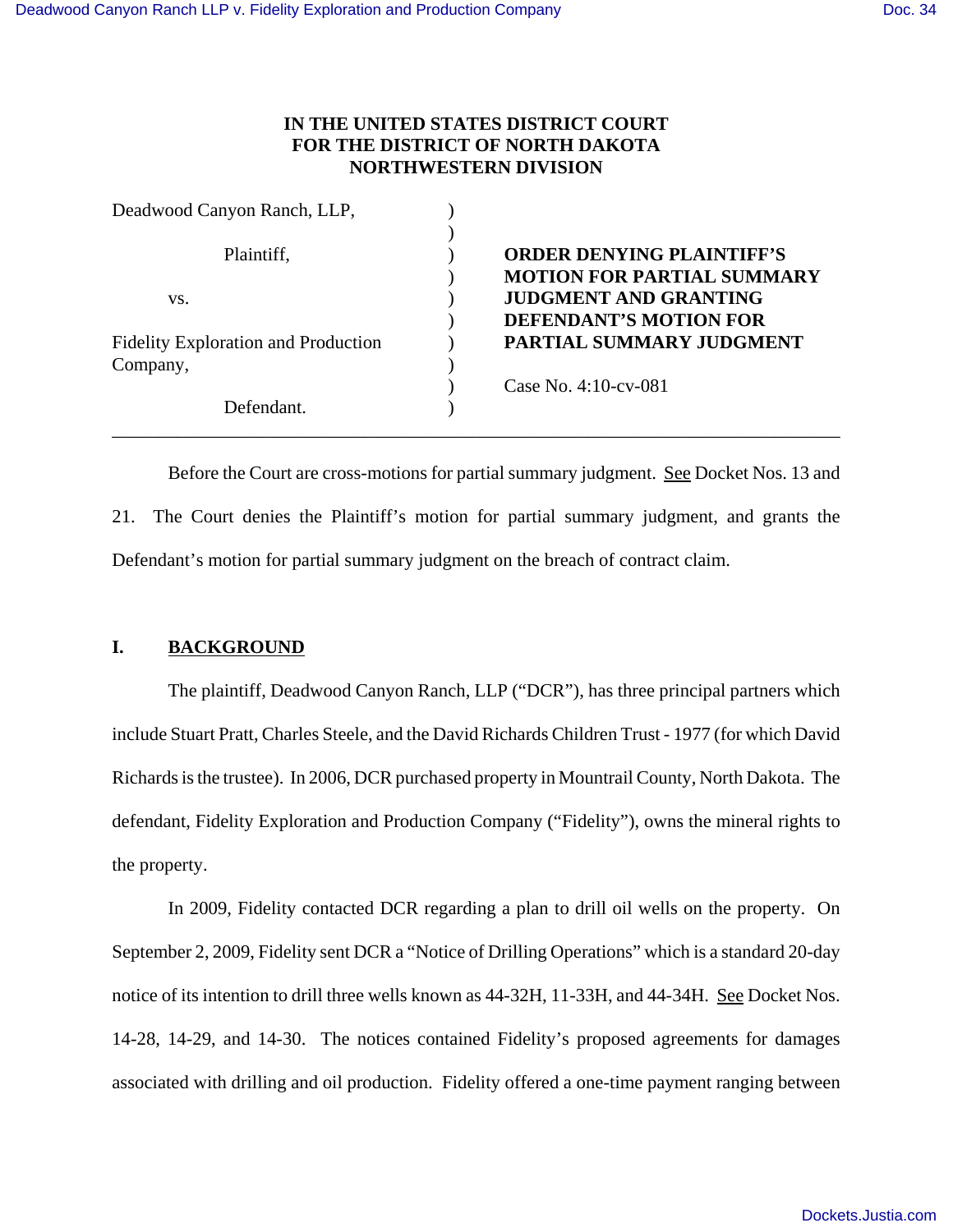\$8,000.00 and \$14,500.00 for surface damages associated with constructing access roads and the three wells sites. Fidelity also offered a one-time payment of \$18,000 per well to be paid if the well became a commercial producer of oil. See Docket Nos. 14-28, p. 8; 14-29, p. 8; and 14-30, p. 8.

On September 15, 2009, David Richards, on behalf of DCR, signed the receipt of the "Notice of Drilling Operations." See Docket Nos. 14-31, p. 4; 14-32, pp. 4-5; and 14-33, p. 1. Richards also signed the proposed agreements concerning a one-time payment for surface damages. Each of the agreements also contained an offer of a payment of \$18,000 per well. Richards signed one of the three offers and accepted the payment of \$18,000 if well 44-32H became a commercial producer of oil. See Docket No. 14-31, p. 2. However, Richards modified several other documents contained within Fidelity's proposal.

Specifically, Richards modified Exhibit B which contained conditions concerning the impact of the oil activity for all of the proposed wells. See Docket Nos. 14-31, p. 3; 14-32, p. 2; 14-33, p. 4. Richards also modified "Exhibit A" for wells 11-33H and 44-34H, specifically changing the offered price of \$18,000 per well to \$1,500,000 per well if the wells became commercial producers of oil. See Docket Nos. 19-1 (original for well 11-33H); 19-2 (original for well 44-34H); 19-3 (modified for well 11-33H); 19-4 (modified for well 44-34H). Richards signed the modified documents and the unmodified documents, and returned all of the documents to Fidelity. Although Richards and other partners of DCR communicated with Fidelity after Richards returned the modified documents, it is undisputed that DCR did not explicitly notify Fidelity of the significant modifications to the compensation to be paid. See Docket No. 14-4, pp. 33-40. As noted, Richards changed the compensation to be paid from \$18,000 per well to \$1.5 million dollars per well.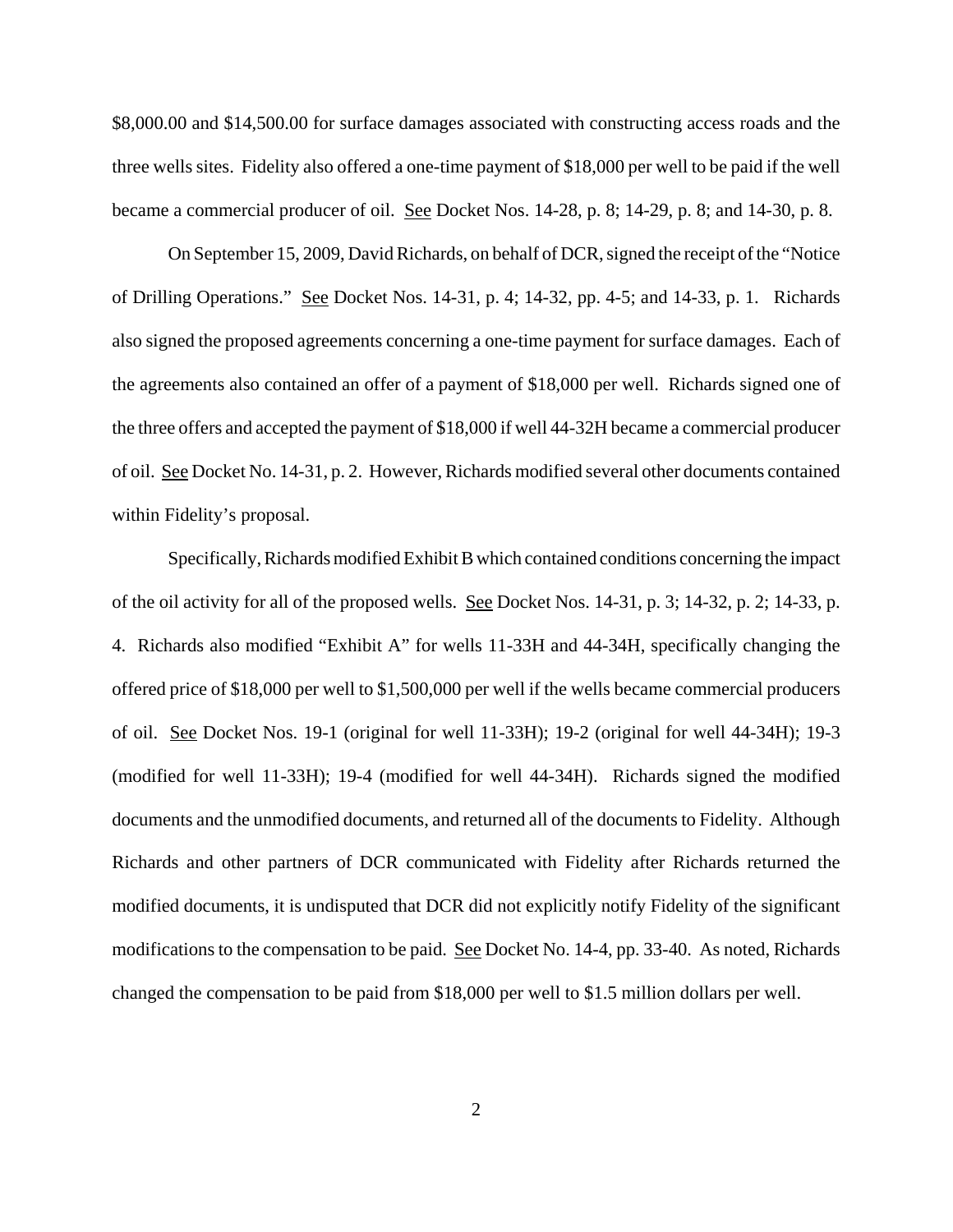On September 17, 2009, Dennis Zander, Fidelity's Regional Operations Manager, received the documents or agreements from Richards. See Docket No. 14-34. On the same day, Scott Kemmis, a Fidelity landman, also acknowledged receiving the signed documents from Richards. Kemmis sent an email to David Richards that stated as follow:

David,

I stopped by the Glendive Fidelity office this morning before leaving town for a few days (30th anniversary).

We received the signed documents for the 3 wells that are scheduled for construction and drilling, thank you.

I will get the payment requests processed for next week check run, where would you like the check sent? We show the Bozeman address but if elsewhere let me know.

Sincerely, Scott A. Kemmis Contract Land Agent Fidelity E&P

See Docket No. 14-35.

On September 29, 2009, Fidelity contacted David Richards for permission to survey the property. See Docket No. 14-38. On September 30, 2009, and in accordance with the signed agreements, Fidelity sent DCR checks for surface damage associated with the construction of access roads and the drilling sites for the three oil wells known as 44-32H, 11-33H, and 44-34H. See Docket No. 14-37. On October 1, 2009, Fidelity applied for drilling permits for the wells. See Docket Nos. 14-39; 14-40; and 14-41. Between October 9-12, 2009, Fidelity received the permits to drill the three wells from the North Dakota Industrial Commission. See Docket Nos. 14-39, pp. 3-4; 14-40, pp. 3-4; and 14-41, pp. 3-4.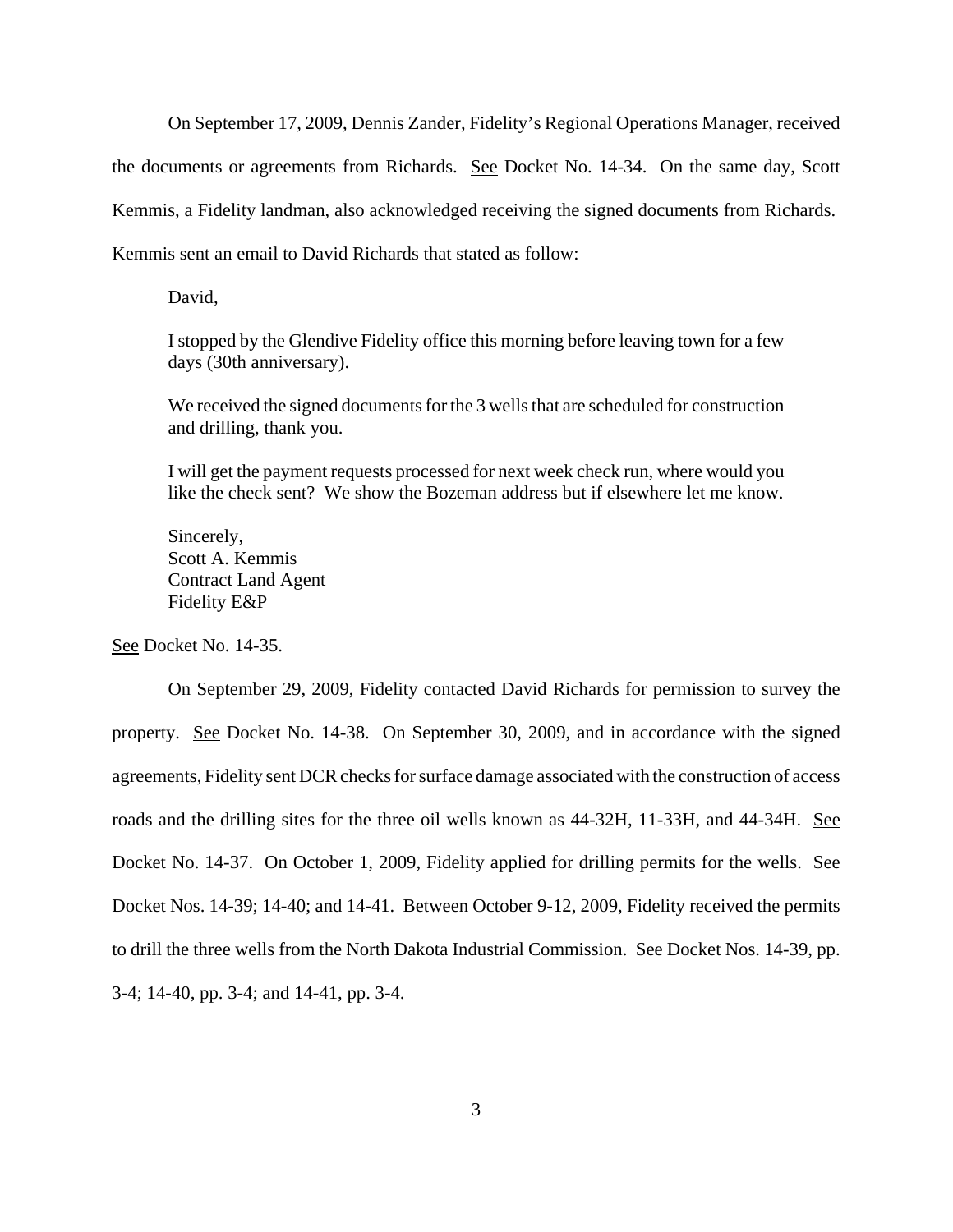On October 19, 2009, Scott Kemmis of Fidelity notified David Richards that Fidelity planned to begin "construction this week." See Docket No. 14-44, p. 4. Invoices from an excavating company, Excel Industries, Inc., show work occurred at each of the three wells from October 24, 2009, to November 11, 2009. See Docket No. 14-42. The work at the wells, as described in the invoice, included "[w]ell site excavation," "pit excavation," "[a]ccess road excavation," "[c]ulverts," and installation of cattleguards. See Docket No. 14-42.

On December 18, 2009, Scott Kemmis of Fidelity allegedly noticed for the first time that David Richards had modified Fidelity's proposal. See Docket No. 14-47. On December 21, 2009, Kemmis sent an email to Fidelity employees Jim Kennedy and Dennis Zander. See Docket No. 14- 46. On December 23, 2009, counsel for Fidelity sent a letter to Richards requesting that he sign and return a copy of Fidelity's original proposal for damages of \$18,000 per well if wells 11-33H and 44-34H became commercial producers of oil. See Docket No. 14-50. Richards did not do so.

On December 25, 2009, Fidelity began to drill the oil well known as 11-33H. See Docket No. 14-51 (showing the "spud" date). On January 23, 2010, Fidelity began to drill the oil well known as 44-34H. See Docket No. 14-52. It is undisputed that both 11-33H and 44-34H became commercial-producing oil wells in 2010.

On October 19, 2010, DCR initiated a lawsuit against Fidelity in state court in Mountrail County, North Dakota. See Docket No. 1-1. DCR alleged in the complaint that Fidelity breached the agreements with DCR and that Fidelity owed DCR the sum of \$3,000,000. On November 4, 2010, Fidelity removed the lawsuit to federal district court. See Docket No. 1.

On December 14, 2011, DCR moved for partial summary judgment on the breach of contract claim. See Docket No. 13. DCR alleges that David Richards executed a counteroffer when he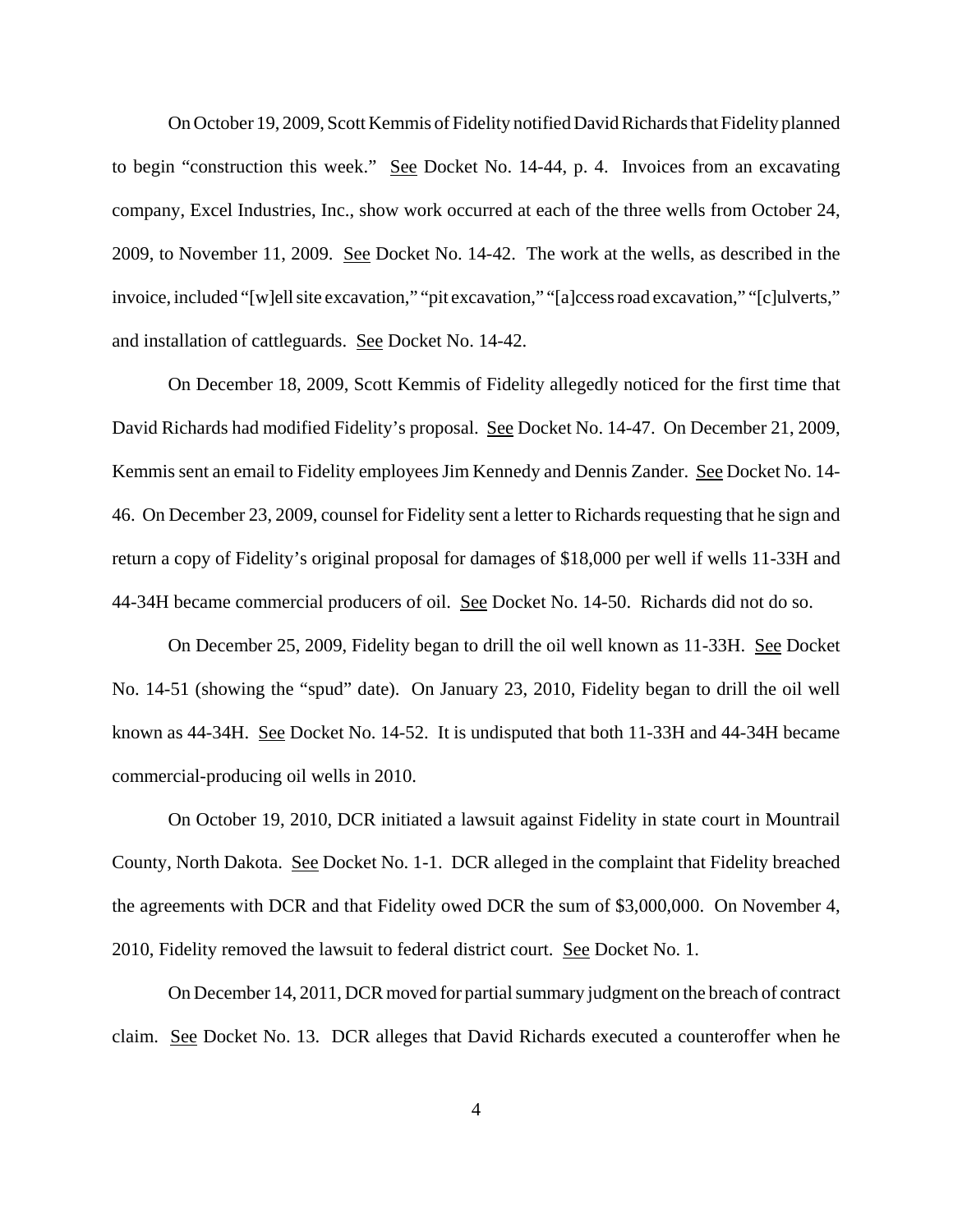modified Fidelity's offer for damages; that Fidelity's conduct amounted to acceptance of the counteroffer; and that Fidelity owes DCR damages in the amount of \$1,500,000 per well or a total of \$3,000,000 pursuant to the agreements because the oil wells 11-33H and 44-34H became commercial producers of oil. See Docket No. 14. On January 11, 2012, Fidelity filed a brief in opposition to the motion. See Docket No. 19. On February 3, 2012, DCR filed a reply brief. See Docket No. 26.

On January 11, 2012, Fidelity moved for partial summary judgment on the DCR's breach of contract claim. See Docket No. 21. Fidelity characterizes Richards's modifications as a counteroffer. Fidelity argues there are no facts which support the existence of an agreement because Fidelity timely rejected the counteroffer prior to drilling the wells. On February 3, 2012, DCR filed a responsive brief in opposition to the motion. See Docket No. 26. On February 28, 2012, Fidelity filed a reply brief. See Docket No. 28.

## **II. STANDARD OF REVIEW**

Summary judgment is appropriate when the evidence, viewed in a light most favorable to the non-moving party, indicates no genuine issues of material fact exist and the moving party is entitled to judgment as a matter of law. Davison v. City of Minneapolis, Minn., 490 F.3d 648, 654 (8th Cir. 2007); Fed. R. Civ. P. 56(a). Summary judgment is not appropriate if there are factual disputes that may affect the outcome of the case under the applicable substantive law. Anderson v. Liberty Lobby, Inc., 477 U.S. 242, 248 (1986). An issue of material fact is genuine if the evidence would allow a reasonable jury to return a verdict for the non-moving party. Id.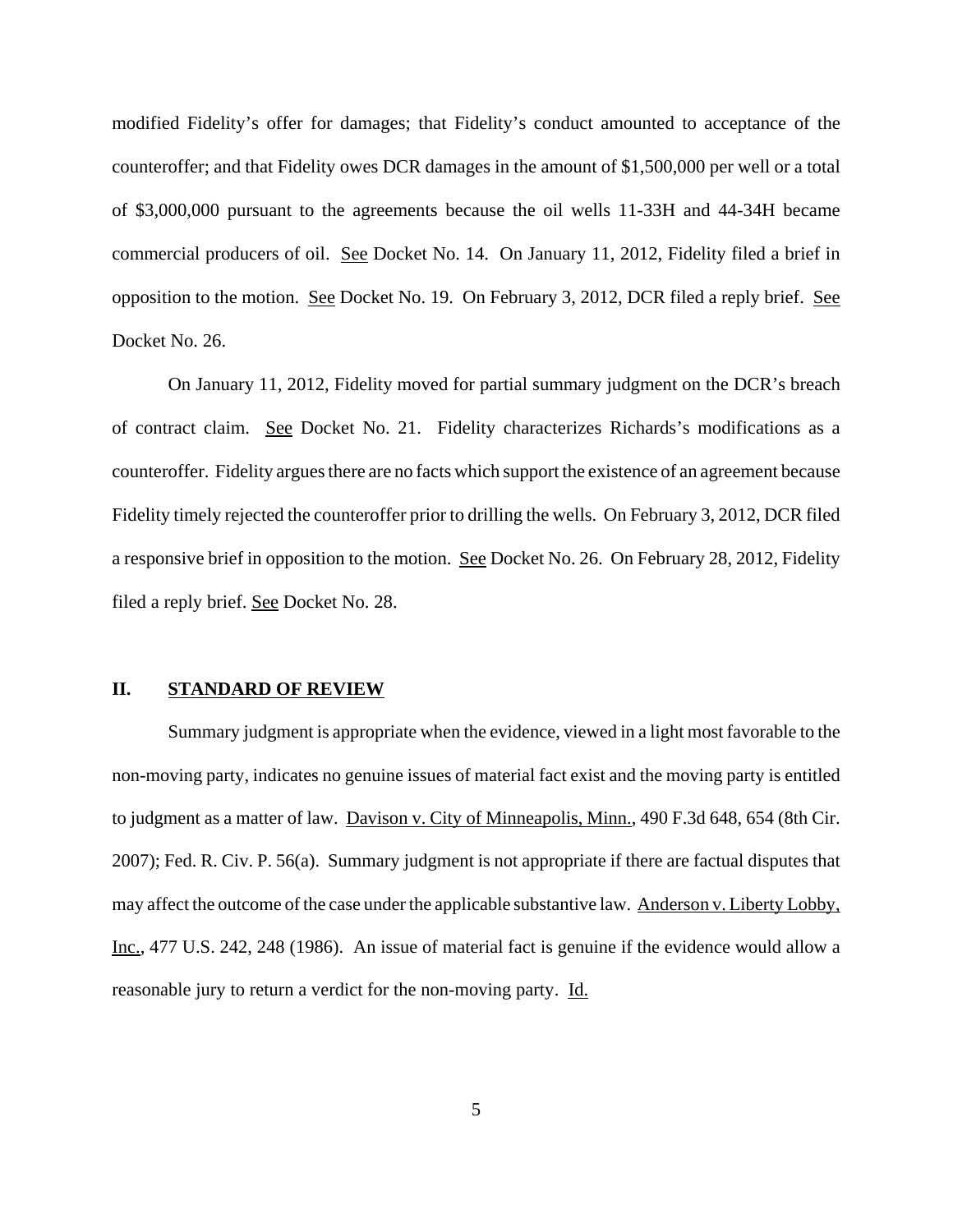#### **III. LEGAL DISCUSSION**

The Court is sitting in diversity jurisdiction and, therefore, North Dakota substantive law applies.Under North Dakota law, a contract requires an offer, acceptance of that offer, and mutual acceptance and understanding of the offeror and offeree as to the terms of the legally enforceable obligation incurred. Lagerquist v. Stergo, 2008 ND 138, ¶ 15, 752 N.W.2d 168; see also Geostar Corp v. Parkway Petroleum, Inc., 495 N.W.2d 61, 66 (N.D. 1993). In order to form a contract there must be a meeting of the minds between the parties with respect to all of the terms and conditions, and there must be an unqualified and absolute acceptance of an offer by either party. See Davis v. Satrom, 383 N.W.2d 831, 833 (N.D. 1986) (citing Greenberg v. Stewart, 236 N.W.2d 862 (N.D. 1975)); N.D.C.C. § 9-03-21 (requiring acceptance to be absolute). In order to form a contract, the offer and acceptance must express assent to the same thing. Wucherpfennig v. Dooley, 351 N.W.2d 443, 444 (N.D. 1984).

In determining whether there has been an acceptance of an offer, the order of communications is critical to an accurate analysis of the offer, counteroffer, acceptance, modification, and the like. See B.J. Kadmas, Inc. v. Oxbow Energy, LLC, 2007 ND 12, ¶ 14, 727 N.W.2d 270. Both parties agree that David Richards submitted a counteroffer to Fidelity when he modified Fidelity's original proposal for additional compensation in the amount of \$18,000 per well. See N.D.C.C. § 9-03-21 ("A qualified acceptance is a new proposal."); Cooke v. Blood Sys., Inc., 320 N.W.2d 124, 128 (N.D. 1982) ("An offer to be considered accepted must be accepted unconditionally. . . . A conditional acceptance of an offer is in itself a counteroffer which rejects the original offer.").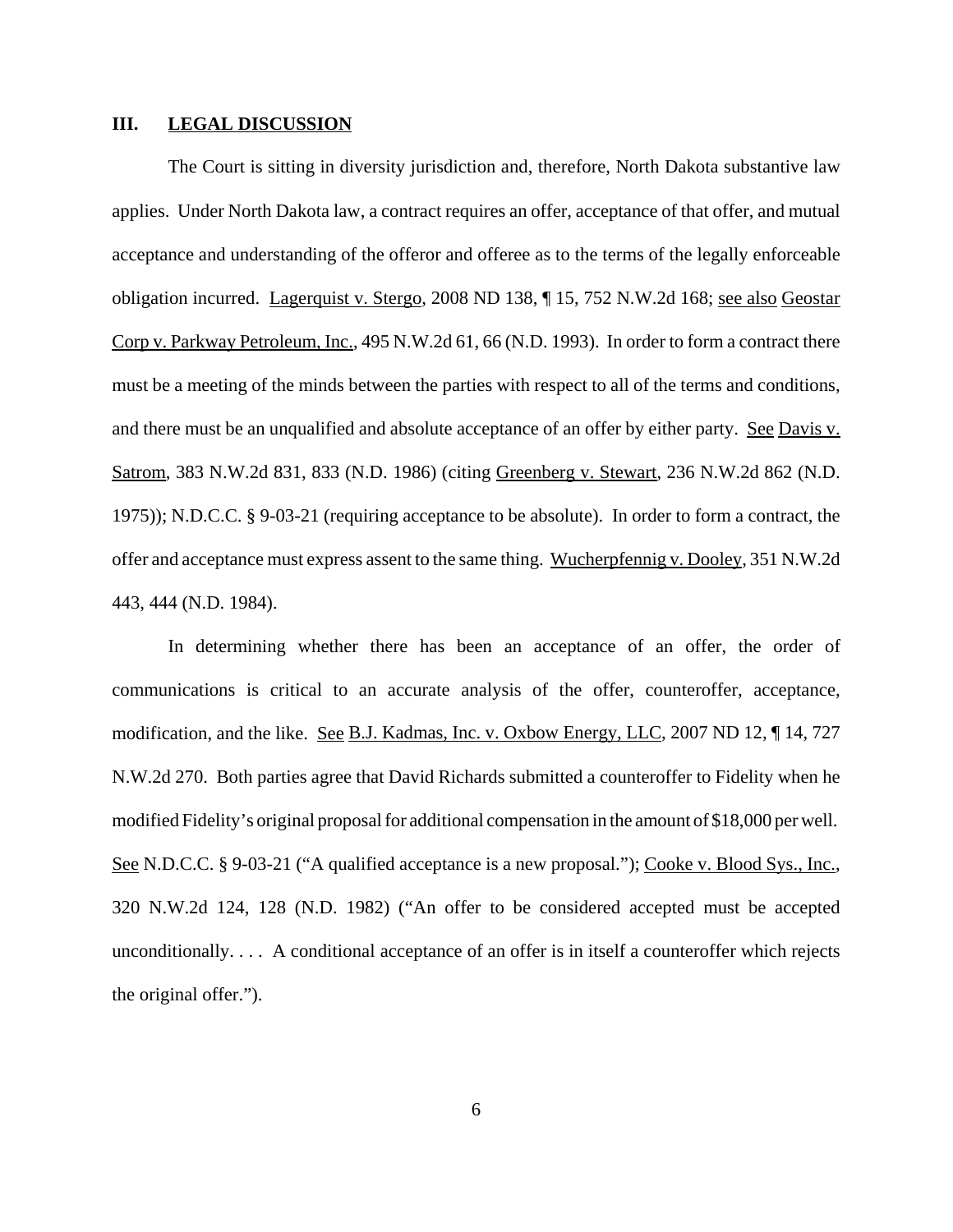Consent to a contract is only sufficient where the consent is (1) freely given; (2) mutual; and (3) communicated to the other contracting party. N.D.C.C. § 9-03-01. North Dakota recognizes that a party's actions may constitute consent. N.D.C.C. §§ 9-03-20 and 9-20-25 provide as follows:

**9-03-20. Acts constituting acceptance.** Performance of the conditions of a proposal, or the acceptance of the consideration offered with a proposal, is an acceptance of the proposal.

**9-03-25. Acceptance of benefit equivalent to consent.** A voluntary acceptance of the benefit of a transaction is equivalent to a consent to all the obligations arising from it so far as the facts are known or ought to be known to the person accepting.

N.D.C.C. §§ 9-03-20; 9-03-25. Unless an offer specifically prescribes the method of communicating the consent, "any reasonable and usual mode may be adopted." N.D.C.C. § 9-03-18.

DCR contends that Fidelity's conduct amounted to an acceptance of the new terms. DCR presented evidence which reveals that Fidelity constructed oil well sites, applied for drilling permits, and obtained the drilling permits concerning the wells known as 11-33H and 44-34H. As DCR's counteroffer provides, Fidelity also submitted payments to DCR for the surface damages caused by the construction of the well sites and access roads for 11-33H and 44-34H. In addition, David Richards testified that with respect to oil wells drilled on their property before this dispute, Fidelity did not sign the proposed agreements, but instead, would essentially start to construct the wells and begin drilling after Richards signed the agreements. See Docket No. 14-4, p. 35; N.D.C.C. § 9-03- 18 (acceptance of a contract may be carried out by "any reasonable and usual mode").

Fidelity contends that its conduct does not amount to an acceptance of DCR's counteroffer which changed the original offer price of \$18,000 per well to \$1,500,000 per well if the two wells became commercial producers of oil. Fidelity argues that it was unaware of DCR's counteroffer until December 18, 2009, and promptly rejected the counteroffer on December 23, 2009. Fidelity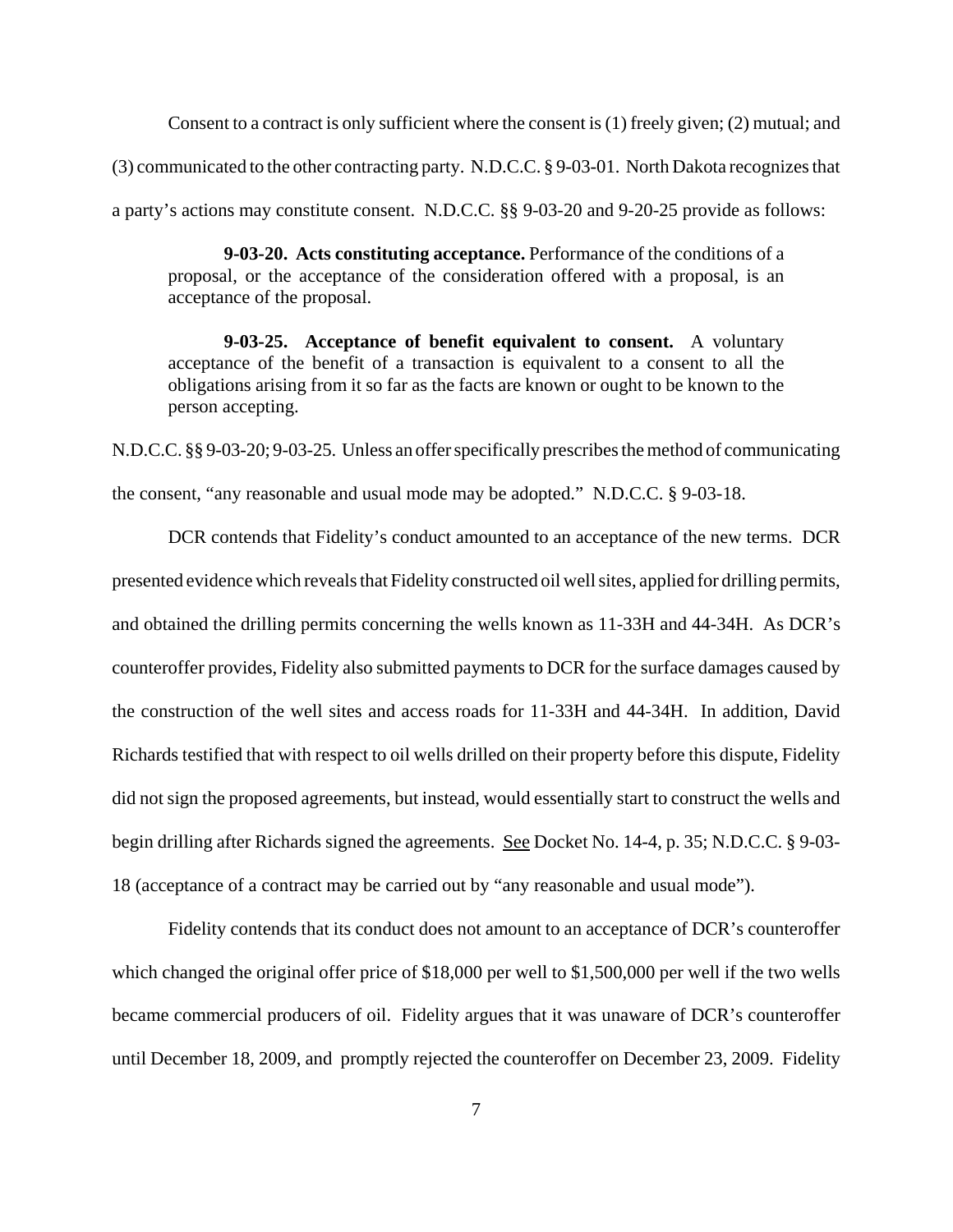contends that the rejection was effective because it had not commenced to drill the wells until after the rejection - well 11-33H was drilled on December 25, 2009, and well 44-34H was drilled on January 23, 2010.

The Court finds that Fidelity is entitled to summary judgment on DCR's breach of contract claim because no contract existed between Fidelity and DCR for the payment of additional compensation for wells 11-33H and 44-34H. The undisputed facts establish that Fidelity was unaware of DCR's \$1.5 million dollar counteroffers and, therefore, never accepted the counteroffers. Absent an acceptance of DCR's counteroffers, no contract existed between Fidelity and DCR for additional compensation for wells 11-33H and 44-34H.

The uncontroverted facts establish that Fidelity never accepted DCR's counteroffers of \$1,500,000 per well. Fidelity sent DCR a twenty-day "Notice of Drilling Operations" for wells 44- 32H, 11-33H, and 44-34H, which contained contractual offers of \$18,000 per well of additional compensation if the oil well became a commercial producer of oil. DCR accepted the additional compensation of \$18,000 for well 44-32H and signed and returned that contract. However, DCR unilaterally altered Fidelity's offers for additional compensation on wells 11-33H and 44-34H. Specifically, DCR retyped the contract to look exactly the same as the original, except DCR increased the additional compensation from \$18,000 per well to \$1,500,000 per well. The Court finds as a matter of law that this significant and unilateral change in the amount to be paid on a contractual instrument is a material alteration which would not bind a non-consenting party.

The Court finds that DCR had no authority to make a binding offer on behalf of Fidelity to new contract terms of which Fidelity had no knowledge. DCR certainly had a right to make a counteroffer, but it could not significantly alter the original offer of \$18,000 per well; increase the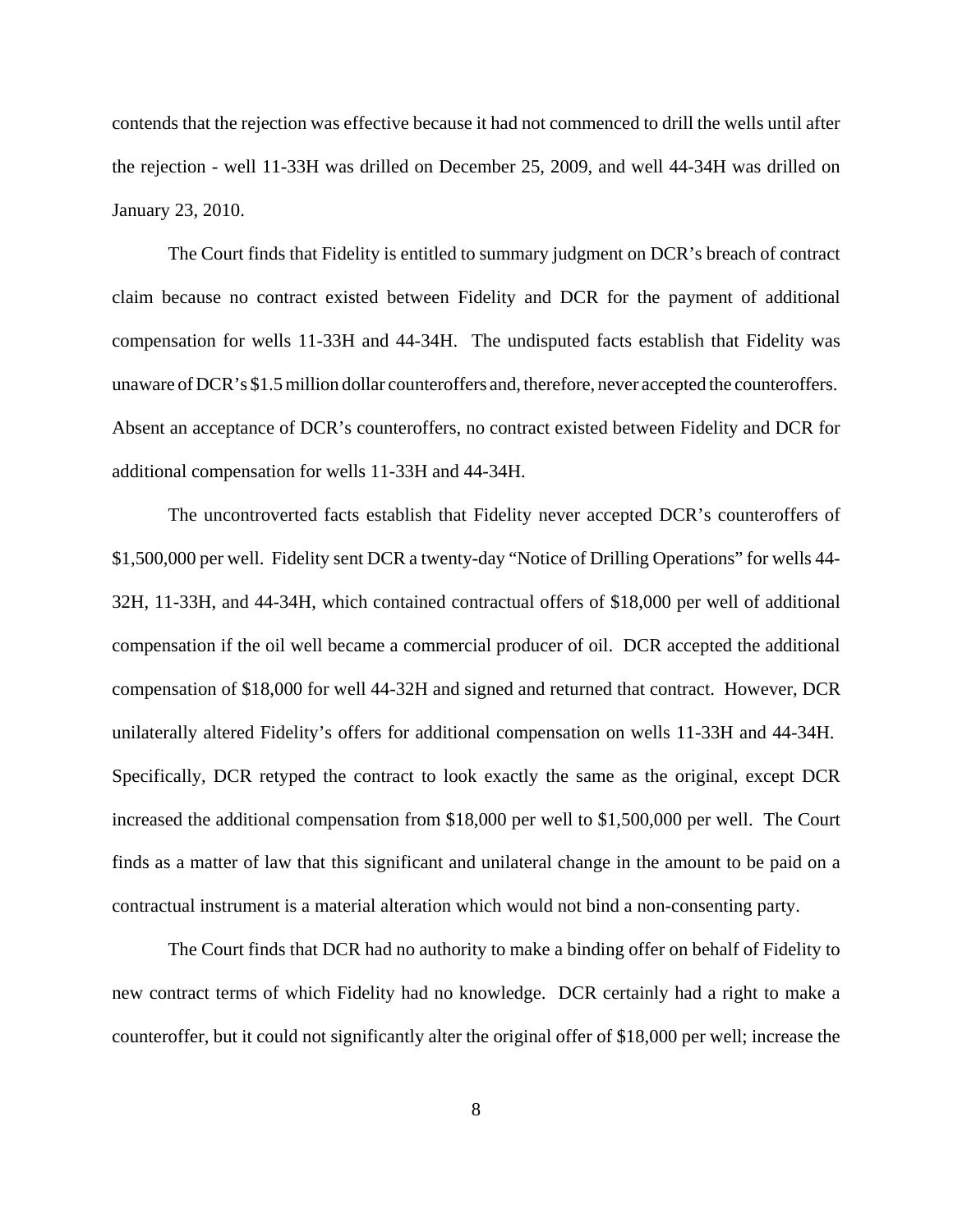offer to \$1.5 million dollars per well without Fidelity's knowledge; and then bind Fidelity to the counteroffer when it had no knowledge of the material change in terms of the compensation to be paid. DCR has failed to cite any legal authority to support its position that it had the power to make a unilateral, binding offer on behalf of Fidelity, and then accept its own significantly-increased offer, all unbeknownst to Fidelity. The Court finds as a matter of law that no contract existed between the parties because there clearly was no meeting of the minds.

In addition, Fidelity is entitled to partial summary judgment on DCR's breach of contract claim because there was no mutual consent to the payment of \$1,500,000 per well as additional compensation for wells 11-33H and 44-34H. A valid contract requires the mutual consent of the parties. See N.D.C.C. § 9-01-02 (requiring mutual consent of the parties is essential to the existence of a contract). North Dakota law requires that the consent of the parties must be free, mutual, and communicated to each other. See N.D.C.C. § 9-03-01; see also Stout, 1999 ND 218, ¶ 11, 603 N.W.2d 52. Consent is not mutual unless the parties agree upon the same thing in the same manner. N.D.C.C. § 9-03-16; Thompson v. Thompson, 2008 ND 144, ¶ 11, 752 N.W.2d 624; Stout, 1999 ND 218, ¶ 11; Anderson v. Mooney, 279 N.W.2d 423, 426-27 (N.D. 1979).

In determining whether mutual consent existed, the critical issue is whether both Fidelity and DCR agreed to compensate DCR \$1,500,000 per well in additional compensation for wells 11-33H and 44-34H if those wells became commercial producers of oil. In deciding whether the parties mutually consent to entering into a contract, the court must look to the actions of the parties both at the time and after the agreement was made. Gulden v. Sloan, 311 N.W.2d 568, 571 (N.D. 1981).

For a valid contract to exist there must be mutual consent, meaning the parties all agree upon the same thing in the same sense. N.D.C.C. § 9-03-16; Thompson, 391 N.W.2d 608 (N.D. 1986).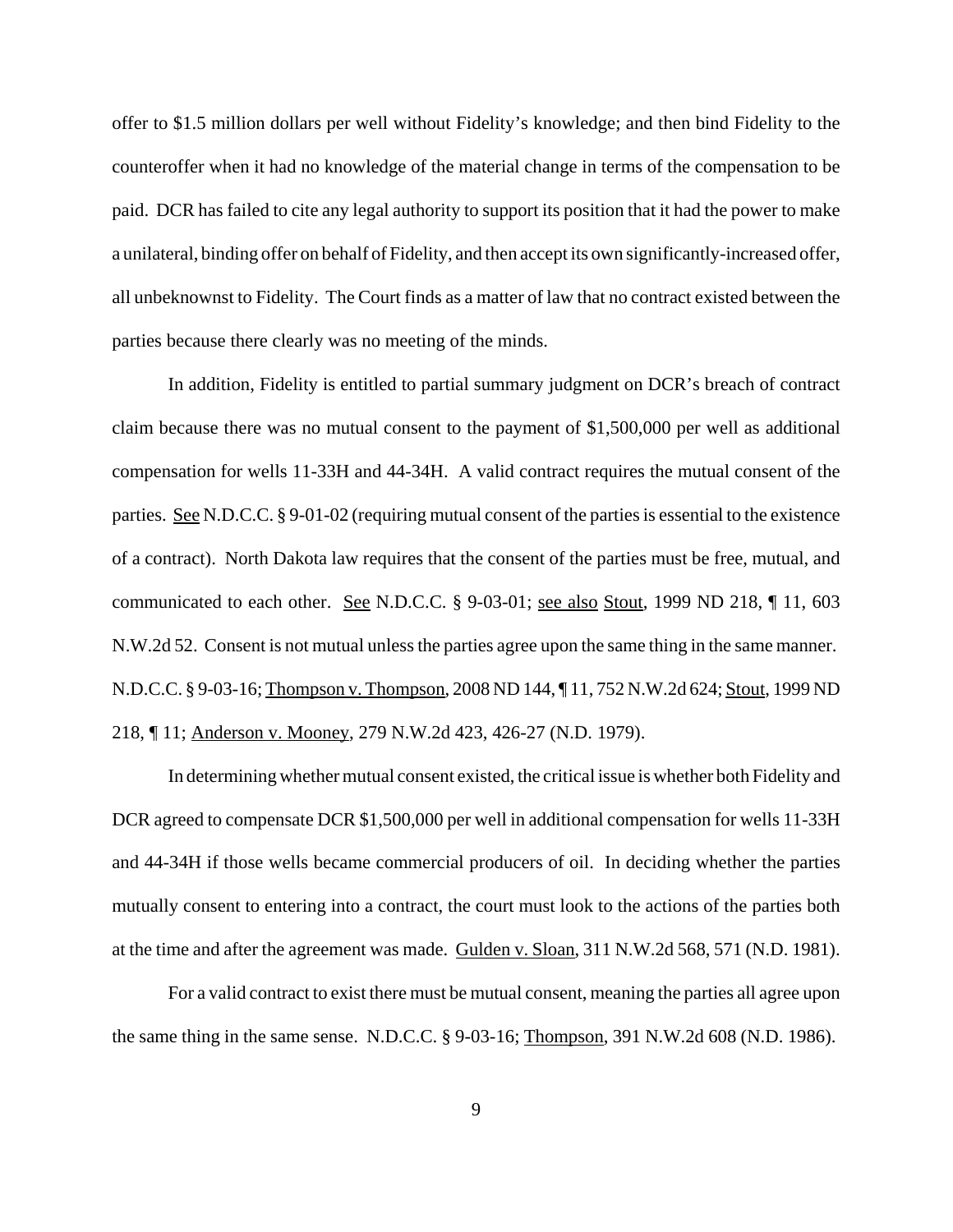In Thompson, the North Dakota Supreme Court addressed the issue of mutual consent involving a waste-water disposal well. Id. at 611. In analyzing the legal standard for determining mutual consent, the Thompson Court relied on Corbin on Contracts, which stated:

If the court is convinced that the parties to a transaction gave different meanings to the express terms of the agreement and that neither party knew or had reason to known that fact, the holding will be that no contract was made and neither reformation nor enforcement in accordance with anybody's 'meaning' will be granted.

Id. (citing Corbin on Contracts § 540, p. 88 (1960)). The North Dakota Supreme Court concluded the parties materially differed as to what was being conveyed in the contract. Id. Thus, the Court held there was no contract because the parties did not "agree upon the same thing in the same sense."

Id. (citing N.D.C.C. § 9-03-16).

The undisputed facts clearly establish that Fidelity and DCR did not "agree upon the same thing in the same sense." See N.D.C.C. § 9-03-16. Fidelity reasonably believed that DCR agreed to additional compensation of \$18,000 per well for wells 11-33H and 44-34H. Fidelity was not informed that DCR had changed the agreements and had made significantly-increased counteroffers in the amount of \$1,500,000 per well as additional compensation. DCR claims it believed Fidelity agreed to the additional compensation of \$1.5 million dollars per well because Fidelity never rejected the counteroffer. Common sense would lead a reasonable person to conclude otherwise. In situations where the parties to a transaction gave different meanings to the terms of the agreement and neither party knew or had reason to know that fact, the court will hold that no contract was made. See Thompson, 391 N.W.2d at 611 (citing Corbin on Contracts § 540, p. 88; see also Restatement (Second) of Contracts § 20 (1981) (stating there is no manifestation of mutual assent to an exchange if the parties attach materially different meanings to their manifestations and neither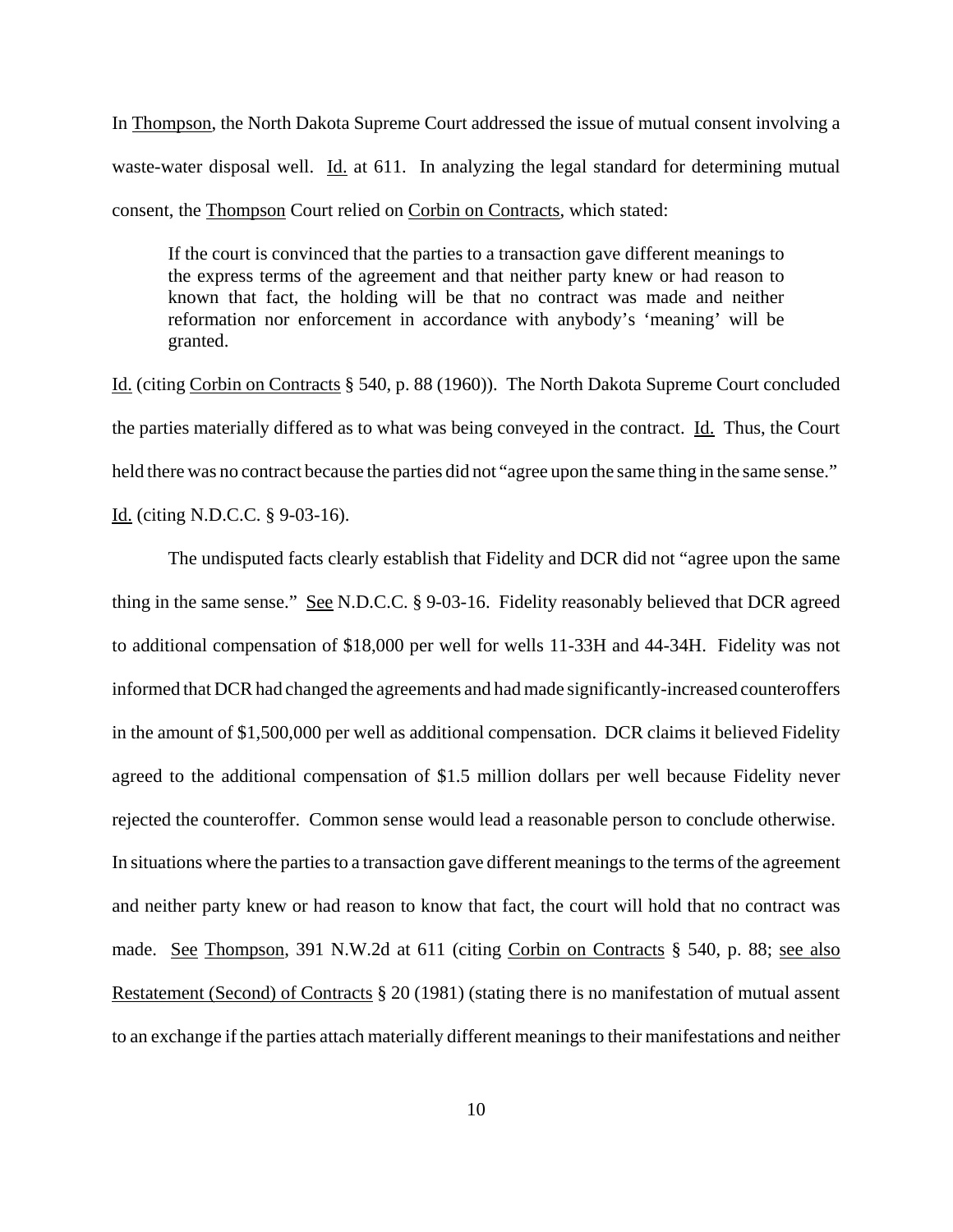party knows the meaning attached by the other). Both Fidelity and DCR assigned a significantly different meaning to the amount of additional compensation to be paid for wells 11-33H and 44- 34H. The Court finds as a matter of law that no contract ever existed between the parties as to the amount of additional compensation to be paid for wells 11-33H and 44-34H if those wells became commercial producers of oil.

The Court notes that DCR is not left without a remedy. Chapter 38-11.1 of the North Dakota Century Code provides for compensation to surface owners for damage related to oil and gas production. N.D.C.C. § 38-11.1-04 states, in pertinent part:

The mineral developer shall pay the surface owner a sum of money equal to the amount of damages sustained by the surface owner and the surface owner's tenant, if any, for loss of agricultural production and income, lost land value, lost use of and access to the surface owner's land, and lost value of improvements caused by drilling operations. The amount of damages may be determined by any formula mutually agreeable between the surface owner and the mineral developer. When determining damages, consideration must be given to the period of time during which the loss occurs and the surface owner may elect to be paid damages in annual installments over a period of time; except that the surface owner must be compensated for harm caused by exploration only by a single sum payment. The payments contemplated by this section only cover land directly affected by drilling operations. Payments under this section are intended to compensate the surface owner for damage and disruption.

N.D.C.C. § 38-11.1-04. The determination of damages is to initially be made by the parties based upon a mutually-agreeable formula, i.e., a settlement agreement. If the parties are unable to agree on the damages to be awarded, the surface owner may sue for damages as DCR has done in this case. Murphy v. Amoco Prod. Co., 729 F.2d 552, 554 (8th Cir. 1984). If the damages awarded exceed the amount offered by the mineral developer, the surface owner can recover costs and reasonable attorneys' fees. Id. (citing N.D.C.C. § 38-11.1-09). Both parties have demanded a jury trial and the trial is scheduled to commence on October 29, 2012. The surface owner's claim for